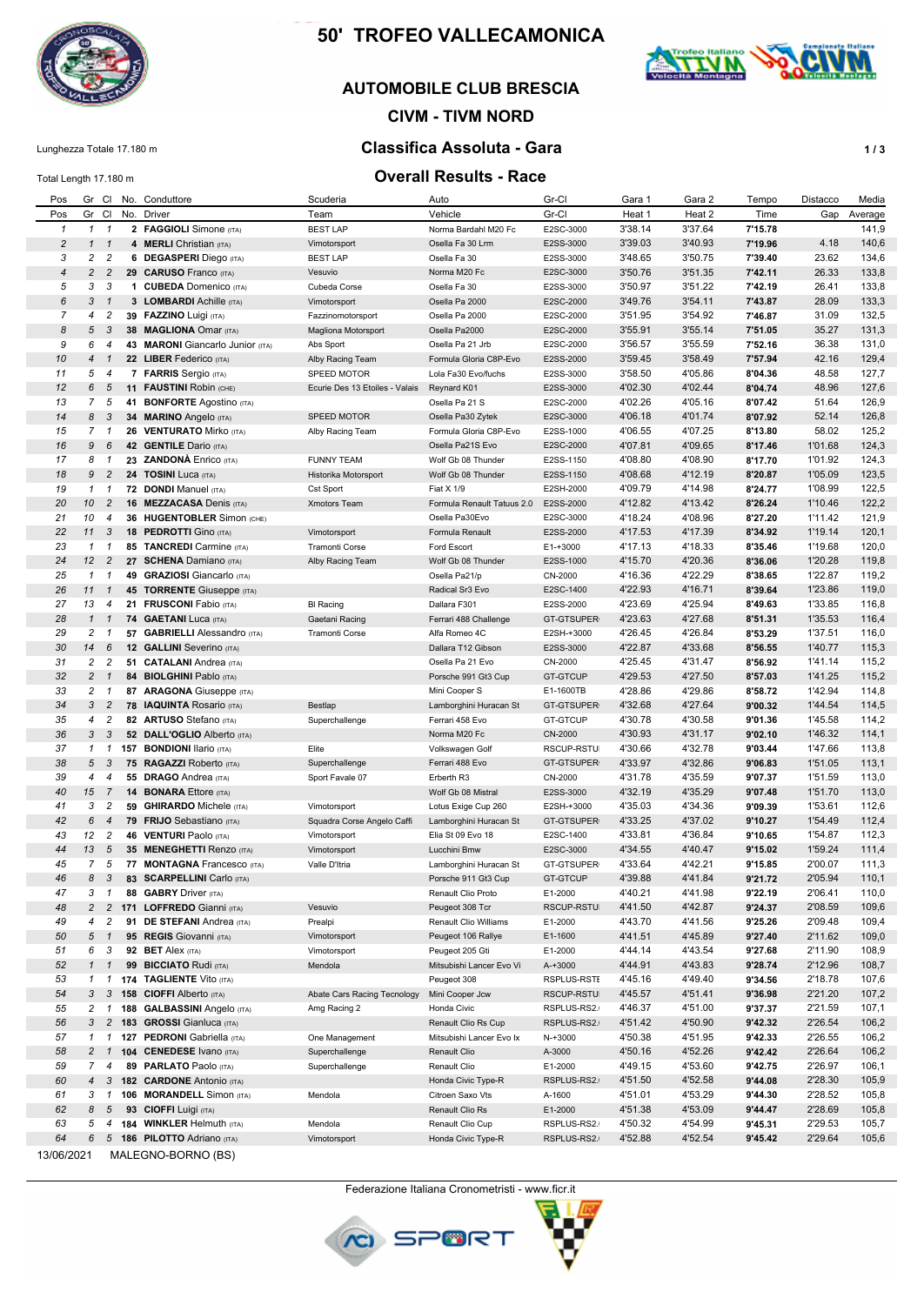

# **50' TROFEO VALLECAMONICA**

## **AUTOMOBILE CLUB BRESCIA**

# **CIVM - TIVM NORD**

# Lunghezza Totale 17.180 m **Classifica Assoluta - Gara 2 / 3**

#### Total Length 17.180 m **Overall Results - Race**

| Pos        | Gr Cl          |                |     | No. Conduttore                        | Scuderia                    | Auto                       | Gr-Cl             | Gara 1  | Gara 2  | Tempo    | Distacco | Media   |
|------------|----------------|----------------|-----|---------------------------------------|-----------------------------|----------------------------|-------------------|---------|---------|----------|----------|---------|
| Pos        |                |                |     |                                       |                             |                            | Gr-Cl             |         |         |          | Gap      |         |
|            | Gr Cl          |                |     | No. Driver                            | Team                        | Vehicle                    |                   | Heat 1  | Heat 2  | Time     |          | Average |
| 65         |                |                |     | 4 4 155 LEARDINI Alex (ITA)           | Historika Motorsport        | Seat Leon Supercoppa Mk2   | RSCUP-RSTU        | 4'52.70 | 4'53.33 | 9'46.03  | 2'30.25  | 105,5   |
| 66         | $\mathbf{1}$   | 1              |     | 118 BOMMARTINI Fabrizio (ITA)         | <b>BI</b> Racing            | Honda Civic Ek4            | <b>PRODE-1600</b> | 4'50.93 | 4'55.32 | 9'46.25  | 2'30.47  | 105,5   |
| 67         | 14             | 7              | 44  | <b>TRENTINI</b> Alessandro (ITA)      | Squadra Piloti Senesi       | Radical Sr3 Evo            | E2SC-2000         | 4'51.85 | 4'55.86 | 9'47.71  | 2'31.93  | 105,2   |
|            |                |                |     |                                       |                             |                            |                   |         |         |          |          |         |
| 68         | $\overline{c}$ | $\overline{1}$ |     | 112 LECHNER Kevin (ITA)               |                             | Bmw M3                     | PRODE-+3000       | 4'57.64 | 4'55.87 | 9'53.51  | 2'37.73  | 104,2   |
| 69         | 7 <sup>7</sup> | 6              |     | <b>185 SORAVIA Luca (ITA)</b>         | <b>BI Racing</b>            | Renault Clio Rs            | RSPLUS-RS2.       | 4'56.39 | 4'57.19 | 9'53.58  | 2'37.80  | 104,2   |
| 70         | 8              | $\overline{1}$ |     | 192 BOMMARTINI Matteo (ITA)           | <b>BI Racing</b>            | Honda Civic Ek4            | RSPLUS-RS1.       | 4'56.24 | 4'57.98 | 9'54.22  | 2'38.44  | 104,1   |
| 71         | 4              | 2              |     | 108 MENDENI Giorgio (ITA)             | 3B Racing Club              | Peugeot 208                | A-1600            | 4'58.77 | 4'58.07 | 9'56.84  | 2'41.06  | 103,6   |
|            |                |                |     |                                       |                             |                            |                   |         |         |          |          |         |
| 72         | 9              | $\overline{7}$ |     | <b>187 KRANER Stefan (ITA)</b>        | Destra 4                    | Renault Clio Rs Cup        | RSPLUS-RS2.       | 4'57.58 | 4'59.47 | 9'57.05  | 2'41.27  | 103,6   |
| 73         | 5              | 3              |     | 111 RAFFETTI Federico (ITA)           | Vesuvio                     | Ford Fiesta Mk8 R2T/rally4 | A-1600            | 4'58.84 | 4'58.47 | 9'57.31  | 2'41.53  | 103,5   |
| 74         |                | $2 \quad 1$    |     | 131 ANGELINI Giovanni (ITA)           | Egnathia Corse              | Honda Civic Type-R         | N-2000            | 4'58.91 | 4'59.78 | 9'58.69  | 2'42.91  | 103,3   |
| 75         |                |                |     |                                       |                             |                            |                   |         |         |          |          |         |
|            | 5              | 5              |     | 156 MALVASIO Roberto (ITA)            | Winners Rally Team          | Seat Leon                  | RSCUP-RSTU        | 5'00.01 | 4'59.04 | 9'59.05  | 2'43.27  | 103,2   |
| 76         |                | 3 <sub>2</sub> |     | 117 FRANZONI Gian Antonio (ITA)       |                             | Citroen Saxo Vts           | <b>PRODE-1600</b> | 4'58.95 | 5'02.19 | 10'01.14 | 2'45.36  | 102,9   |
| 77         | 4              | $\overline{c}$ |     | 73 STOCKER Werner (ITA)               | Alby Racing Team            | Fiat 850 Special           | E2SH-2000         | 5'03.34 | 4'58.29 | 10'01.63 | 2'45.85  | 102,8   |
| 78         | 9              | $\overline{c}$ | 97  | <b>VEDOVELLO Riccardo (ITA)</b>       | <b>BI Racing</b>            | Peugeot 106 Rallye         | E1-1600           | 5'01.25 | 5'02.01 | 10'03.26 | 2'47.48  | 102,5   |
|            |                |                |     |                                       |                             |                            |                   |         |         |          |          |         |
| 79         | 10             |                |     | 2 178 BETTONI Pierangelo Enrico (ITA) | Amg Racing 2                | Mini Cooper S              | RSPLUS-RSTI       | 5'02.70 | 5'00.90 | 10'03.60 | 2'47.82  | 102,5   |
| 80         | 6              | $\overline{4}$ | 109 | <b>BAISOTTI Manuel (ITA)</b>          | Mediaprom Racing            | Ford Fiesta                | A-1600            | 5'02.49 | 5'01.81 | 10'04.30 | 2'48.52  | 102,3   |
| 81         | $\overline{7}$ | $\overline{2}$ |     | 103 RIGAMONTI Antonio (ITA)           | Abs Sport                   | Skoda Fabia R5             | A-3000            | 5'02.43 | 5'04.87 | 10'07.30 | 2'51.52  | 101,8   |
| 82         | 10             | 3              |     | 96 ROSATO Vito (ITA)                  | Apulia Corse                | Peugeot 106 Rallye         | E1-1600           | 5'04.43 | 5'03.43 | 10'07.86 | 2'52.08  | 101,7   |
|            |                |                |     |                                       |                             |                            |                   |         |         |          |          |         |
| 83         |                | 6 1            |     | 173 PRANDINI Roberto (ITA)            | Historika Motorsport        | Peugeot 308                | RSCUP-RSCU        | 5'06.88 | 5'05.31 | 10'12.19 | 2'56.41  | 101,0   |
| 84         | $\overline{4}$ | $\overline{c}$ |     | 114 PRINCIPI Piero (ITA)              |                             | Honda Integra              | PRODE-+3000       | 5'06.08 | 5'08.02 | 10'14.10 | 2'58.32  | 100,7   |
| 85         |                | 5 1            |     | 125 GIUDICI Davide (ITA)              | Historika Motorsport        | Peugeot 106 Xsi            | <b>PRODE-1400</b> | 5'03.75 | 5'11.21 | 10'14.96 | 2'59.18  | 100,6   |
|            |                |                |     |                                       |                             |                            |                   |         |         |          |          |         |
| 86         |                | 3 <sub>2</sub> |     | 128 PEDRETTI Battista (ITA)           |                             | Mitsubishi Lancer Evo X    | N-+3000           | 5'07.18 | 5'09.03 | 10'16.21 | 3'00.43  | 100,4   |
| 87         | $\mathcal I$   | $\overline{1}$ |     | 138 ACCORSI Lorenzo (ITA)             | <b>BI Racing</b>            | Peugeot 106 Rallye         | <b>PRODS-1600</b> | 5'08.00 | 5'08.31 | 10'16.31 | 3'00.53  | 100,4   |
| 88         | $\mathbf{1}$   | $\mathbf{1}$   |     | 195 SCAPPA Antonio (ITA)              | Bestlap                     | Peugeot 308 Gti            | RS-RSTB1.6        | 5'08.70 | 5'08.11 | 10'16.81 | 3'01.03  | 100,3   |
| 89         | 6              | 3              |     | 115 SALVETTI Massimo (ITA)            |                             | Renault Clio               | PRODE-+3000       | 5'10.63 | 5'08.42 | 10'19.05 | 3'03.27  | 99,9    |
|            |                |                |     |                                       |                             |                            |                   |         |         |          |          |         |
| 90         | $\overline{a}$ | $\overline{2}$ | 139 | <b>CONSOLATI Valerio (ITA)</b>        | <b>BI Racing</b>            | Honda Civic Ek4            | <b>PRODS-1600</b> | 5'09.16 | 5'10.80 | 10'19.96 | 3'04.18  | 99,8    |
| 91         | 2              | $\overline{c}$ |     | 203 GHEZA Stefano (ITA)               | Squadra Corse Angelo Caffi  | Mini Cooper Jcw            | RS-RSTB1.6        | 5'09.11 | 5'12.74 | 10'21.85 | 3'06.07  | 99,5    |
| 92         | 11             | 6              |     | 94 MIGNOCCHI Cristian (ITA)           | Northon Racing              | Peugeot 207 S2000          | E1-2000           | 5'11.23 | 5'11.21 | 10'22.44 | 3'06.66  | 99,4    |
| 93         | 5              | 3              |     | 71 AGNELLO Giuseppe (ITA)             | Acn Forze Di Polizia        |                            | E2SH-2000         | 5'10.69 | 5'14.13 | 10'24.82 | 3'09.04  | 99,0    |
|            |                |                |     |                                       |                             | Lotus Exige                |                   |         |         |          |          |         |
| 94         |                | $3 \quad 1$    |     | <b>136 TROMBINI</b> Claudio (ITA)     | 3B Racing Club              | Renault Clio Rs            | <b>PRODS-2000</b> | 5'11.79 | 5'16.04 | 10'27.83 | 3'12.05  | 98,5    |
| 95         | 3              | 3              |     | 196 LOCONTE Angelo (ITA)              | Eptamotorsport              | Peugeot 308 Gt             | RS-RSTB1.6        | 5'14.12 | 5'15.61 | 10'29.73 | 3'13.95  | 98,2    |
| 96         |                | $4 \quad 1$    |     | 207 CARDETTI Giuseppe (ITA)           | Abate Cars Racing Tecnology | Mini Cooper S              | RS-RSD2.0         | 5'12.92 | 5'17.16 | 10'30.08 | 3'14.30  | 98,2    |
|            |                |                |     |                                       |                             |                            |                   |         |         |          |          |         |
| 97         | 5              | $\overline{1}$ |     | 214 LEIDI Alessandro (ITA)            |                             | Honda Civic Type-R         | <b>RS-RS2.0</b>   | 5'12.82 | 5'18.16 | 10'30.98 | 3'15.20  | 98,0    |
| 98         | 4              | $\overline{2}$ |     | 135 MENDENI Bortolo (ITA)             | 3B Racing Club              | Renault Clio Rs Light      | <b>PRODS-2000</b> | 5'16.03 | 5'16.40 | 10'32.43 | 3'16.65  | 97,8    |
| 99         | 4              | 2              |     | 133 VETTOREL Fabrizio (ITA)           | <b>BI Racing</b>            | Peugeot 106 Rallye         | N-2000            | 5'16.27 | 5'17.00 | 10'33.27 | 3'17.49  | 97,7    |
| 100        | 11             | 8              | 189 | <b>VESSILLO</b> Giuseppe (ITA)        | Historika Motorsport        | Renault Clio Rs Cup        | RSPLUS-RS2.       | 5'15.97 | 5'17.36 | 10'33.33 | 3'17.55  | 97,7    |
|            |                |                |     |                                       |                             |                            |                   |         |         |          |          |         |
| 101        |                | 7 6            |     | 172 BALLARINI Francesco (ITA)         |                             | Peugeot 308 1.6 Tcr        | RSCUP-RSTU        | 4'54.58 | 5'42.51 | 10'37.09 | 3'21.31  | 97,1    |
| 102        | 6              | $\overline{4}$ |     | 202 ZERLA Eric (ITA)                  |                             | Mini Cooper S              | RS-RSTB1.6        | 5'17.28 | 5'20.50 | 10'37.78 | 3'22.00  | 97,0    |
| 103        |                |                |     | 7 5 197 PISCIOTTA Francesco (ITA)     | Abate Cars Racing Tecnology | Mini Cooper Jcw            | RS-RSTB1.6        | 5'19.16 | 5'21.07 | 10'40.23 | 3'24.45  | 96,6    |
| 104        | 5 <sup>5</sup> | $\mathbf{3}$   |     | 132 BONARDI Paolo (ITA)               |                             |                            | N-2000            | 5'20.14 | 5'20.41 |          | 3'24.77  | 96,6    |
|            |                |                |     |                                       | Northon Racing              | Renault Clio Rs            |                   |         |         | 10'40.55 |          |         |
| 105        |                |                |     | 7 2 124 GIOVANNINI Angelo (ITA)       | Destra 4                    | Peugeot 205 Rallye         | <b>PRODE-1400</b> | 5'19.73 | 5'21.11 | 10'40.84 | 3'25.06  | 96,5    |
| 106        | 8              | 5              |     | 107 BORRELLI Giuseppe (ITA)           |                             | Peugeot 106 Rallye         | A-1600            | 5'22.58 | 5'19.68 | 10'42.26 | 3'26.48  | 96,3    |
| 107        | 8              | 3              |     | 121 LAPI Andrea (ITA)                 |                             | Peugeot 106 Rallye         | <b>PRODE-1400</b> | 5'19.76 | 5'22.93 | 10'42.69 | 3'26.91  | 96,2    |
|            |                |                |     |                                       |                             |                            |                   |         |         |          |          |         |
| 108        | 12             | 3              |     | 177 FONTE Vincenzo (ITA)              | Abate Cars Racing Tecnology | Mini Cooper Jcw            | RSPLUS-RSTI       | 5'20.71 | 5'24.09 | 10'44.80 | 3'29.02  | 95,9    |
| 109        | 5              | 3              |     | <b>146 STAFFONI Maurizio (ITA)</b>    |                             | Peugeot 106 Rallye         | <b>PRODS-1600</b> | 5'23.35 | 5'22.81 | 10'46.16 | 3'30.38  | 95,7    |
| 110        | 8              |                |     | 6 204 GASPARINI Luca (ITA)            | Abate Cars Racing Tecnology | Mini Cooper Jcw            | RS-RSTB1.6        | 5'22.93 | 5'23.71 | 10'46.64 | 3'30.86  | 95,6    |
| 111        | 13             |                |     | 4 179 ZANONI Alberto (ITA)            |                             | Volkswagen Polo            | RSPLUS-RSTI       | 5'25.79 | 5'21.19 | 10'46.98 | 3'31.20  | 95,6    |
|            |                |                |     |                                       |                             |                            |                   |         |         |          |          |         |
| 112        |                |                |     | 6 4 145 SPOSETTI Emanuele (ITA)       | <b>BI Racing</b>            | Peugeot Berlina            | PRODS-1600        | 5'23.81 | 5'25.69 | 10'49.50 | 3'33.72  | 95,2    |
| 113        | 7              |                |     | 5 144 GULBERTI Andrea (ITA)           | Calibra                     | Citroen Saxo Vts           | <b>PRODS-1600</b> | 5'25.87 | 5'25.69 | 10'51.56 | 3'35.78  | 94,9    |
| 114        |                | 9 1            |     | 222 SERTORI Omar Walter (ITA)         |                             | Citroen Saxo Vts           | <b>RS-RS1.6</b>   | 5'25.34 | 5'28.09 | 10'53.43 | 3'37.65  | 94,7    |
|            | 8              |                |     |                                       |                             |                            |                   |         | 5'29.50 |          |          |         |
| 115        |                |                |     | 3 137 KRITZINGER Herbert (ITA)        | Destra 4                    | Renault Clio Sport         | <b>PRODS-2000</b> | 5'25.97 |         | 10'55.47 | 3'39.69  | 94,4    |
| 116        |                |                |     | 9 3 102 CALDART Claudio (ITA)         | <b>BI</b> Racing            | Bmw M3                     | A-3000            | 5'29.29 | 5'26.60 | 10'55.89 | 3'40.11  | 94,3    |
| 117        | 10             | $\overline{4}$ |     | 105 ZUURBIER Rodolfo (ITA)            |                             | <b>Bmw 120D</b>            | A-3000            | 5'27.27 | 5'29.06 | 10'56.33 | 3'40.55  | 94,2    |
| 118        | 10             |                |     | 2 208 MAGDALONE Marco (ITA)           | Valle D'Itria               | Mini Cooper Sd             | RS-RSD2.0         | 5'27.39 | 5'30.95 | 10'58.34 | 3'42.56  | 93,9    |
|            |                |                |     |                                       |                             |                            |                   |         |         |          |          |         |
| 119        | 11             |                |     | 2 213 MOSCARDI Luciano (ITA)          | Squadra Corse Angelo Caffi  | Renault Clio Rs            | <b>RS-RS2.0</b>   | 5'29.54 | 5'29.61 | 10'59.15 | 3'43.37  | 93,8    |
| 120        | 12             |                |     | 2 216 ANGELUCCI Leonardo (ITA)        | New Generation Racing       | Peugeot 106 S16            | RS-RS1.6          | 5'28.29 | 5'31.94 | 11'00.23 | 3'44.45  | 93,7    |
| 121        | 13             |                |     | 3 215 BONDANZA Alessandro (ITA)       | Solferino Rally             | Citroen Saxo Vts           | <b>RS-RS1.6</b>   | 5'29.66 | 5'31.57 | 11'01.23 | 3'45.45  | 93,5    |
| 122        | 9              |                |     | 6 148 TABONI Diego (ITA)              | R.R.T.                      | Peugeot 106 Rallye         | PRODS-1600        | 5'32.02 | 5'30.31 |          | 3'46.55  | 93,4    |
|            |                |                |     |                                       |                             |                            |                   |         |         | 11'02.33 |          |         |
| 123        | 14             | $\overline{4}$ |     | 221 CARGNEL Michele (ITA)             | Historika Motorsport        | Citroen Saxo Vts           | <b>RS-RS1.6</b>   | 5'33.12 | 5'30.07 | 11'03.19 | 3'47.41  | 93,3    |
| 124        | 10             |                |     | 7 143 BOSSI Giorgio (ITA)             | Club Orobico Bergamo Corse  | Honda Civic                | <b>PRODS-1600</b> | 5'34.72 | 5'29.46 | 11'04.18 | 3'48.40  | 93,1    |
| 125        | 9              |                |     | 3 119 MARSEGAGLIA Oscar (ITA)         |                             | Citroen SAXO               | PRODE-1600        | 5'29.37 | 5'35.80 | 11'05.17 | 3'49.39  | 93,0    |
|            |                |                |     |                                       |                             |                            |                   |         |         |          |          |         |
| 126        | 15             |                |     | 3 211 FRANCHINI Nicholas (ITA)        | Alby Racing Team            | Honda Civic Type-R         | <b>RS-RS2.0</b>   | 5'33.79 | 5'32.75 | 11'06.54 | 3'50.76  | 92,8    |
| 127        | 16             |                |     | 5 218 REGHENZANI Daniel (ITA)         | 3B Racing Club              | Peugeot 106 Rallye         | <b>RS-RS1.6</b>   | 5'31.89 | 5'35.86 | 11'07.75 | 3'51.97  | 92,6    |
| 128        |                |                |     | 17  1  223  GUERRA Luca (ITA)         | <b>BI Racing</b>            | Peugeot 106 Rallye         | <b>RS-RS1.4</b>   | 5'32.37 | 5'37.61 | 11'09.98 | 3'54.20  | 92,3    |
|            |                |                |     |                                       |                             |                            |                   |         |         |          |          |         |
| 13/06/2021 |                |                |     | MALEGNO-BORNO (BS)                    |                             |                            |                   |         |         |          |          |         |

Federazione Italiana Cronometristi - www.ficr.it